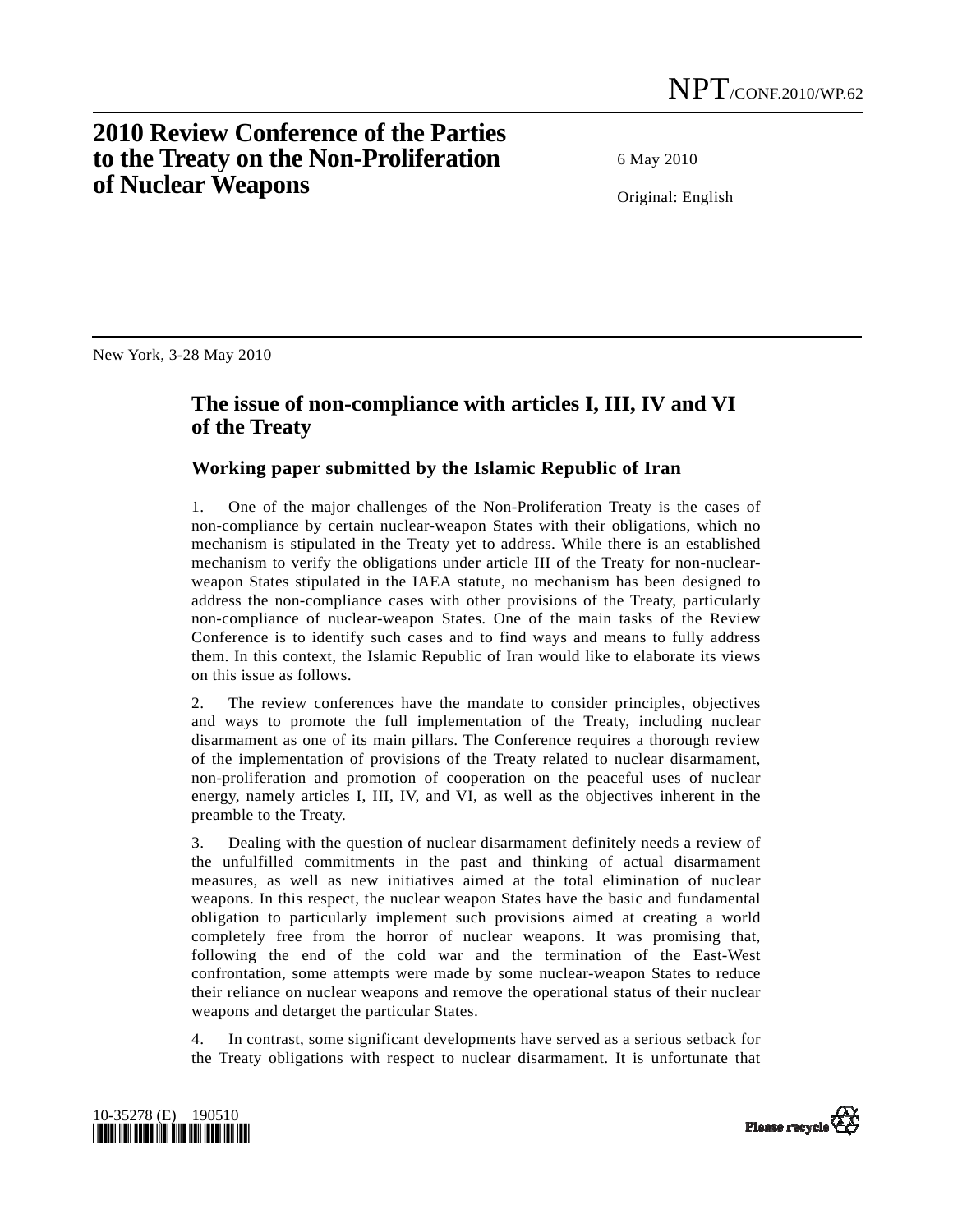there has been a tendency by some to propagate that the nuclear-weapon States do not have any legal or even political obligation under the Non-Proliferation Treaty for nuclear disarmament. One of these nuclear-weapon States once claimed that "article VI is just one sentence long". It argued that, since article VI does not refer to nuclear-weapon States, does not provide any timetable and sets no deadline for the accomplishment of nuclear disarmament, it "contains no suggestion that nuclear disarmament is to be achieved before general and complete disarmament".

5. Despite the high expectations of the international community for real change in the United States Nuclear Posture Review in a manner that removes the existing concerns on the role of nuclear weapons, the recently released nuclear doctrine of the United States has not lived up to the international community's expectations. A review of the new United States nuclear policy reveals the continuation of a disturbing trend. The continued emphasis of the new United States Nuclear Posture Review on maintaining nuclear weapons, relying on the obsolete deterrence policy, allocating several billions of dollars to the modernization of the United States arsenals, limiting the reductions of nuclear weapons to decommissioning them and, by doing so, evading the obligation to eliminate them, and raising new excuses for keeping nuclear weapons in the new Nuclear Posture Review, are clear indications of the United States policy to continue its non-compliance with its obligations under article VI.

6. There is no doubt that the decision to modernize nuclear weapons and spend billions of dollars to construct new nuclear facilities runs counter to the obligation of the nuclear-weapon States to systematically reduce their nuclear weapons and represents obvious non-compliance with article VI of the Treaty. Despite the major concerns expressed by the international community, in particular the Non-Aligned Movement, the United States has not responded to the concerns expressed over the modernization of its nuclear arsenals and has continued the construction of new installations under the pretext of securing more reliable nuclear weapons.

7. The nuclear-weapon States, moreover, should engage immediately and in good faith in substantive work for the speedy and meaningful implementation of their obligations under the Treaty, in particular article VI and their commitments under the 1995 decision on principles and objectives for nuclear non-proliferation and disarmament and the resolution on the Middle East. Any reduction of nuclear weapons, whether strategic or non-strategic, should be in a transparent, verifiable and irreversible manner. It is a matter of concern that the reductions under the New START treaty are not internationally verifiable and thus have not removed the concerns of States parties.

8. The United States nuclear cooperation with the Zionist regime, as hard evidenced after the agreement reached during the United States Energy Secretary's visit to the occupied territories in February 2000, is in fact another aspect of violation of article I obligations by the United States, and the source of concern for all Non-Proliferation Treaty members and especially the Middle East countries, which are all members of the Treaty family. This agreement, which was claimed for peaceful purposes and nuclear cooperation between the United States and the Zionist regime, is also a clear violation of article III (2), which stipulates that cooperation of each State party to the Treaty in providing equipment or material for peaceful purposes is not possible "unless the source or special fissionable material shall be subject to the safeguards required by" the Treaty. The Zionist regime's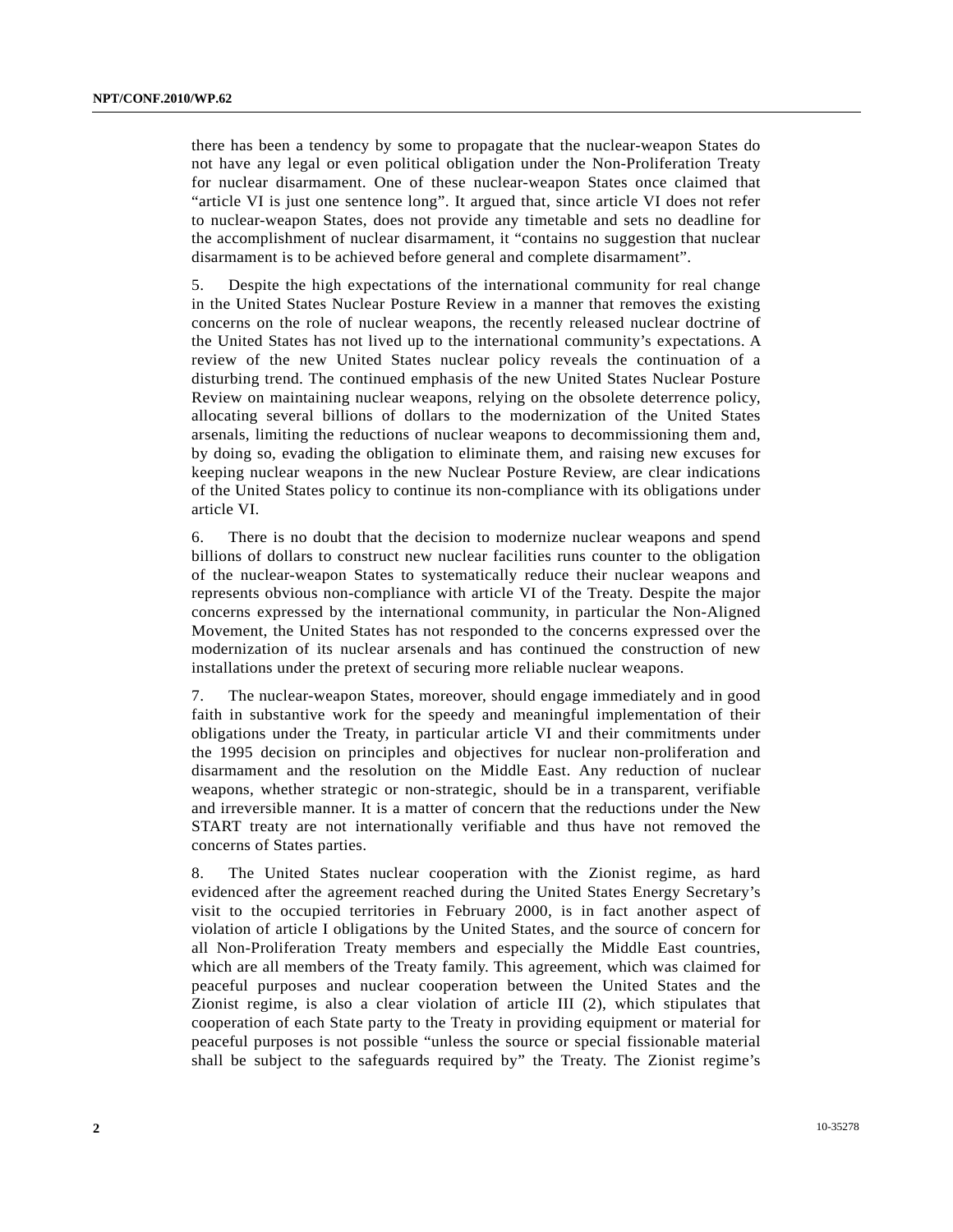unsafeguarded nuclear weapons facilities and nuclear arsenal pose a real threat to all countries of the region and to international peace and security. The second agreement signed by the director of the Israeli Atomic Energy Commission and the chairman of the United States Nuclear Regulatory Commission, enabling the Zionist regime to access most of the latest nuclear data and technology available in the United States, constitutes another United States non-compliance with the provisions of the Treaty. It seems that the United States is not shy about supporting that regime's nuclear weapons programme. The disclosed "top secret document dated 23 August 1974" clearly shows the role of the United States in equipping the Zionist regime with nuclear weapons.

9. Furthermore, on the issue of nuclear sharing, the nuclear-weapon States are committed to comply with their commitment to the full implementation of article I. They should refrain from nuclear sharing, under any kind of security arrangements, among themselves, with non-nuclear-weapon States and those not parties to the Treaty.

10. The transfer of nuclear-related equipment, information, material and facilities, resources or devices and the extension of assistance in the nuclear, scientific or technological fields to the nuclear weapons capability of non-parties to the Treaty without exception and in particular to the Zionist regime, whose unsafeguarded nuclear facilities endanger security and stability in the Middle East, must be prohibited. In this regard, the Review Conference should make a clear decision to prohibit any kind of nuclear weapon sharing or cooperation between States parties with the non-parties to the Treaty. The Chemical Weapons Convention could set an example in this regard.

11. In the context of article III, the new decision of the Nuclear Suppliers Group, an exclusive and non-transparent Group which claims to have been established to strengthen the non-proliferation regime, has severely damaged the Treaty. The decision of this Group is a clear violation of paragraph 2 of article III, which stipulates that cooperation of each State party to the Treaty in providing equipment or material for peaceful purposes is not possible "unless the source or special fissionable material shall be subject to the safeguards required by" the Non-Proliferation Treaty.

12. The said decision which was taken under United States pressure, is also a violation of the commitment of nuclear-weapon States under the 1995 decision on the principles and objectives and the Final Document adopted at the 2000 Review Conference to promote the universality of the Treaty. The Nuclear Supplier Group's decision is in contravention of the obligation on the promotion of the universality of the Treaty and has seriously jeopardized its credibility and integrity. Such a decision is another manifestation of double standards and discrimination in implementing the provisions of the Treaty.

13. The United States, for a long time, has been in non-compliance with its obligations under the Treaty, which provides in its article I "not to transfer to any recipient whatsoever nuclear weapons", by transferring hundreds of nuclear weapons to certain non-nuclear-weapon States under the NATO umbrella. The United States-deployed nuclear weapons in other countries are extremely integrated into the military infrastructure of the countries hosting those weapons.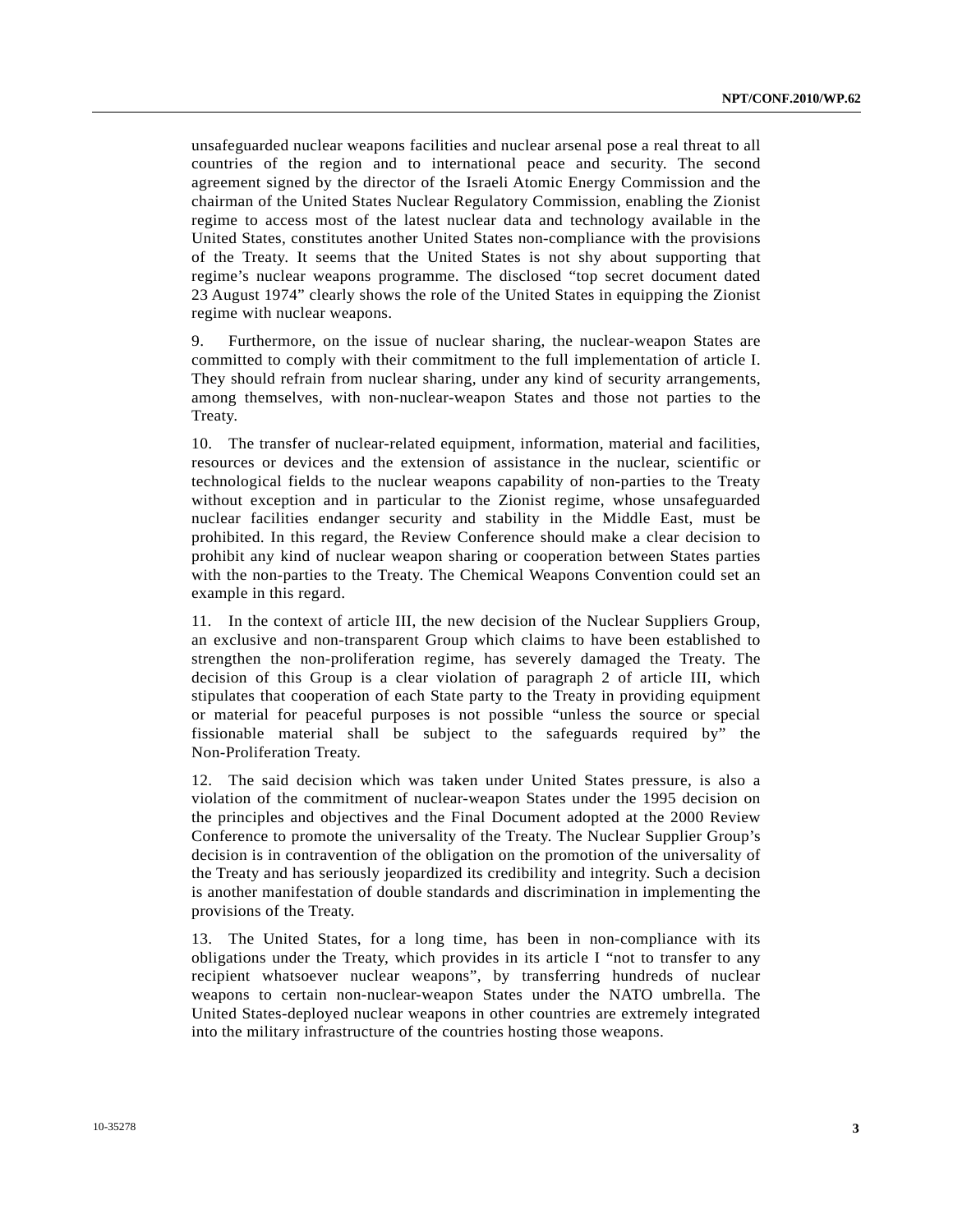14. Joint research on nuclear warheads between two nuclear-weapon States is a matter of grave concern for non-nuclear-weapon States and represents serious non-compliance with article I of the Treaty. According to data published on 9 February 2009, the United States military has been using Great Britain's atomic weapons facility to carry out research for its own warhead programme. In this regard, the United States defence officials have declared that "very valuable" warhead research has taken place at the Atomic Weapon Establishment at Aldermaston in Berkshire as part of an ongoing and secretive deal between the British and American Governments.

15. The efforts to modernize nuclear weapons by clinging to outdated cold war arrangements and justifications raise serious questions for public opinion. Deploying hundreds of nuclear weapons in non-nuclear-weapon States and training the fighter bomber pilots of the hosting countries to prepare for handling and delivering the United States nuclear bombs against the nuclear- as well as the non-nuclear-weapon States contravene both the letter and spirit of the Non-Proliferation Treaty and constitute clear non-compliance with the Treaty by both the United States and the European Union. It is noteworthy that the new United States Nuclear Posture Review has clearly confessed the existence of such non-compliance with the Treaty and declared that the deployed nuclear weapons would remain in the European Union territories. The Review Conference cannot be indifferent to this obvious case of non-compliance. Furthermore, the danger of nuclear incidents by terrorist activities requires a viable solution to deal with such transferred weapons. This has compelled many, including parliaments in these countries, to request compliance with the Treaty obligations and the withdrawal of nuclear forces from their territories.

16. The United States and some other nuclear-weapon States are still dangerously persisting in outdated doctrines and the so-called traditional role of "deterrence". Since the first atomic bombs dropped on Hiroshima and Nagasaki in August 1945, which had a destructive power 10,000 times larger than previous explosive devices, the United States has designed and built thermonuclear bombs a thousand times more destructive than fission bombs. The continued existence of thousands of such bombs in the stockpiles of the United States and other nuclear powers has kept the fate of civilization and of humanity itself under horror and panic. By insisting on keeping nuclear bombs or merely decommissioning part of them, nuclear-weapon States themselves are the source of proliferation. As long as one nuclear-weapon State or nuclear power outside of the Treaty insists on maintaining the nuclear option, the other nuclear-weapon States will do the same, and this vicious circle will never end. Thus the non-nuclear-weapon States that have already forgone the nuclear option are rightly asking why these terrible weapons exist. Under what circumstances and for what purpose could the use or threat of use of the world's most destructive mass-terror weapons ever be justified?

17. France has also announced the addition of a new nuclear-armed ballistic missile-carrying submarine to its nuclear arsenals. The President of France is quoted as saying that "French nuclear forces are a key element in Europe's security". In defiance of its international obligations, this country is seeking to find and define new roles and missions for its nuclear forces in order to justify the continued retention of those forces in the post-cold-war era. In so doing, they have even resorted to irresponsible methods such as the manipulation of intelligence and fear to promote programmes that their people would otherwise not support.